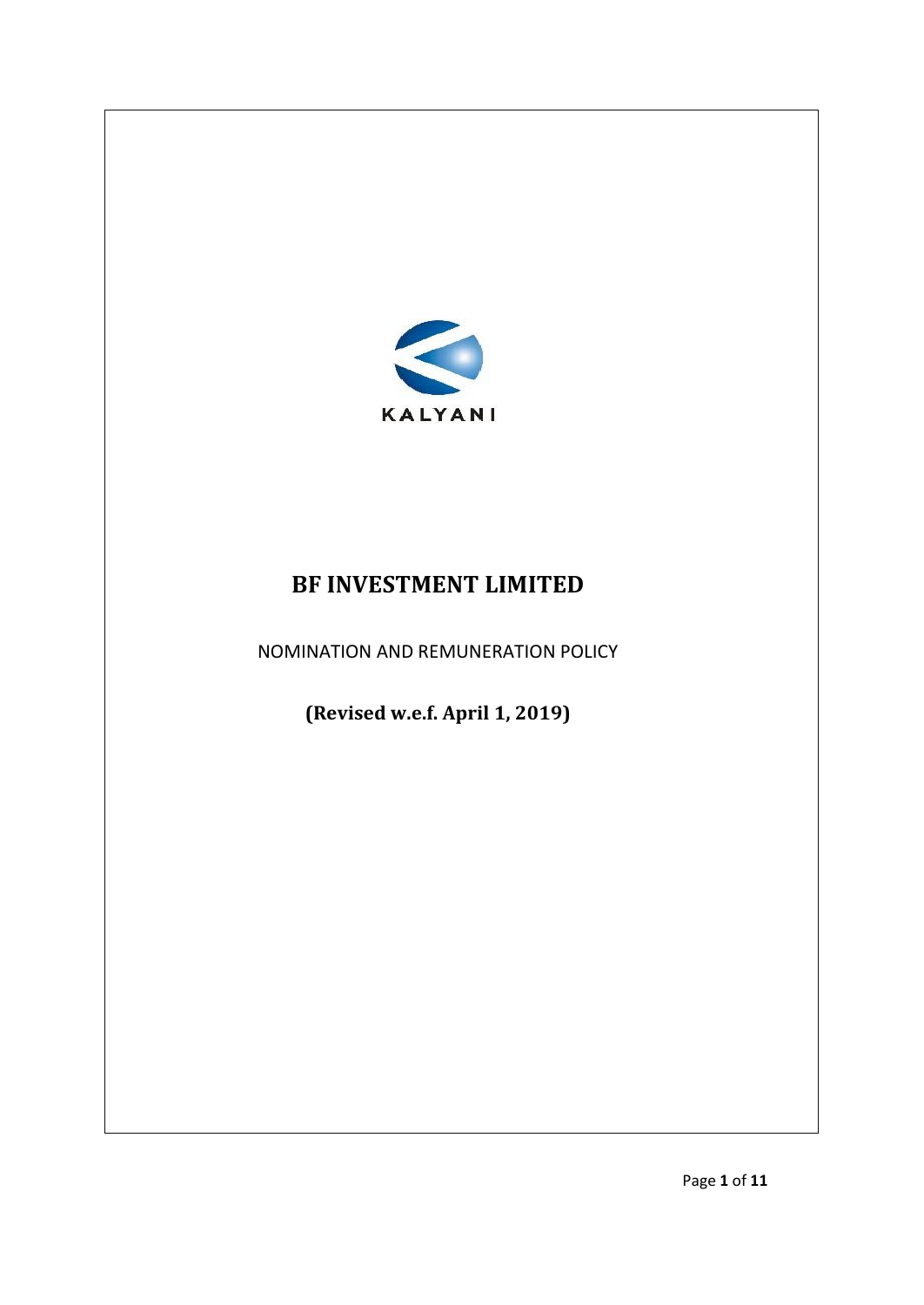# **BF INVESTMENT LIMITED**

| Document Title                 | Nomination And Remuneration Policy of<br>BF Investment Limited |
|--------------------------------|----------------------------------------------------------------|
| Originally Framed              | October 29, 2015                                               |
| Last Revision Date             | February 13, 2016                                              |
| <b>Current Revision Date</b>   | April 1, 2019                                                  |
| Authority approving the Policy | <b>Board of Directors</b>                                      |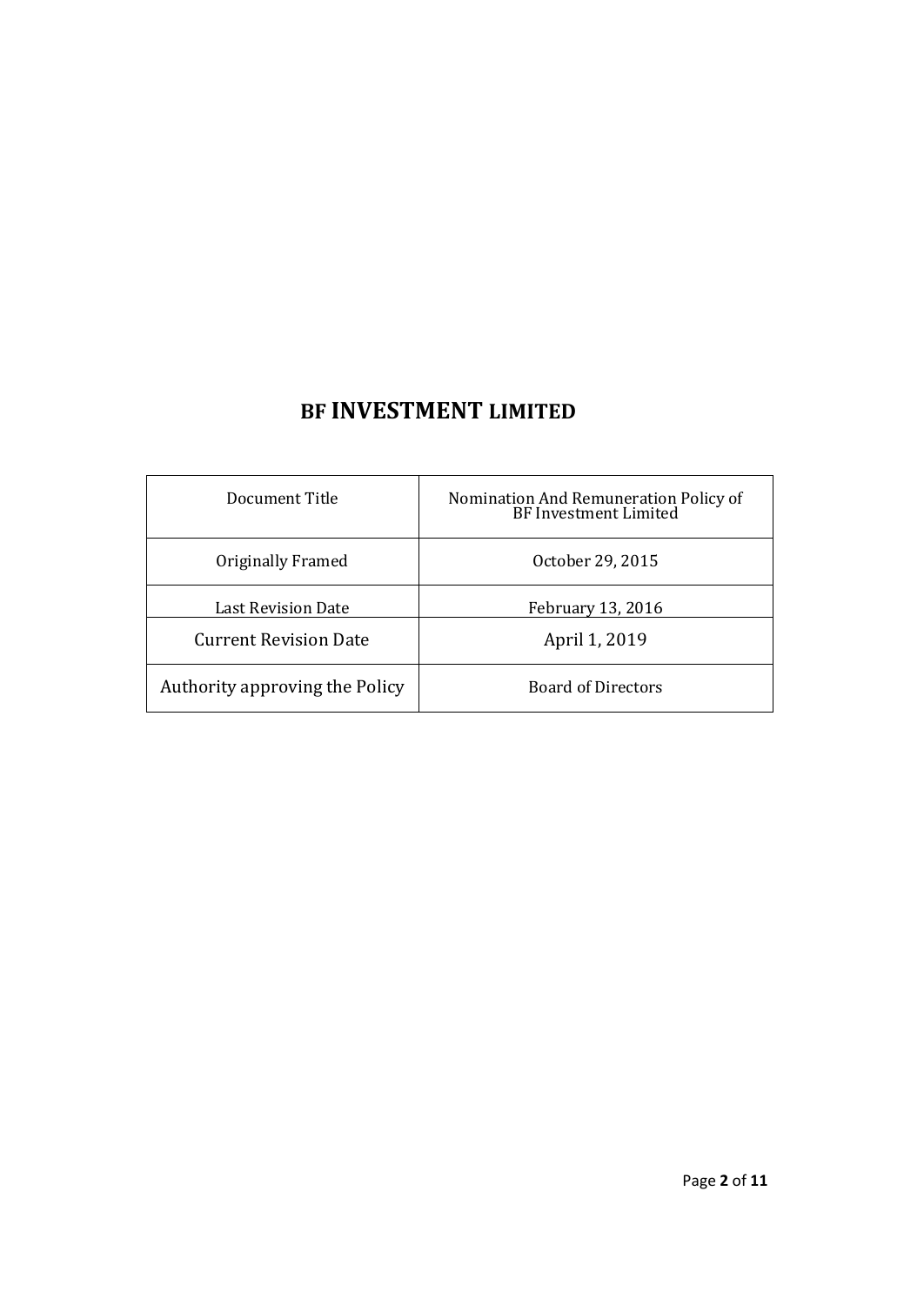The Board of Directors of BF Investment Limited ("the Company") constituted the "Nomination and Remuneration Committee" ("Committee") at the Meeting held on November 28, 2014 with immediate effect, consisting of four (4) Non-Executive Directors of which majority are Independent Directors.

## **1. OBJECTIVE**

This Policy has been formulated in terms of provisions of the Companies Act, 2013 and SEBI (Listing Obligations and Disclosure Requirements) Regulations, 2015 (" the Regulations). The Key Objectives of the Committee would be:

- 1.1. To guide the Board in relation to appointment and removal of Directors, Key Managerial Personnel (hereinafter referred to as **"KMP")** and Senior Management.
- 1.2. To evaluate the performance of the members of the Board and provide necessary report to the Board for further evaluation of the Board.
- 1.3. To recommend to the Board on Remuneration payable to the Directors, KMP and Senior Management.
- 1.4. To provide to KMP and Senior Management reward linked directly to their effort, performance, dedication and achievement relating to the Company's operations.
- 1.5. To retain, motivate and promote talent and to ensure long term sustainability of talented managerial persons and create competitive advantage.
- 1.6. To devise a policy on Board diversity.
- 1.7. To develop a succession plan for the Board and to regularly review the plan;

#### **2. DEFINITIONS**

- 2.1. **Act** means the Companies Act, 2013 and Rules framed thereunder, as amended from time to time.
- 2.2. **Board** means Board of Directors of the Company.
- 2.3. **Directors** mean Directors of the Company.
- 2.4. **Key Managerial Personnel (KMP)** means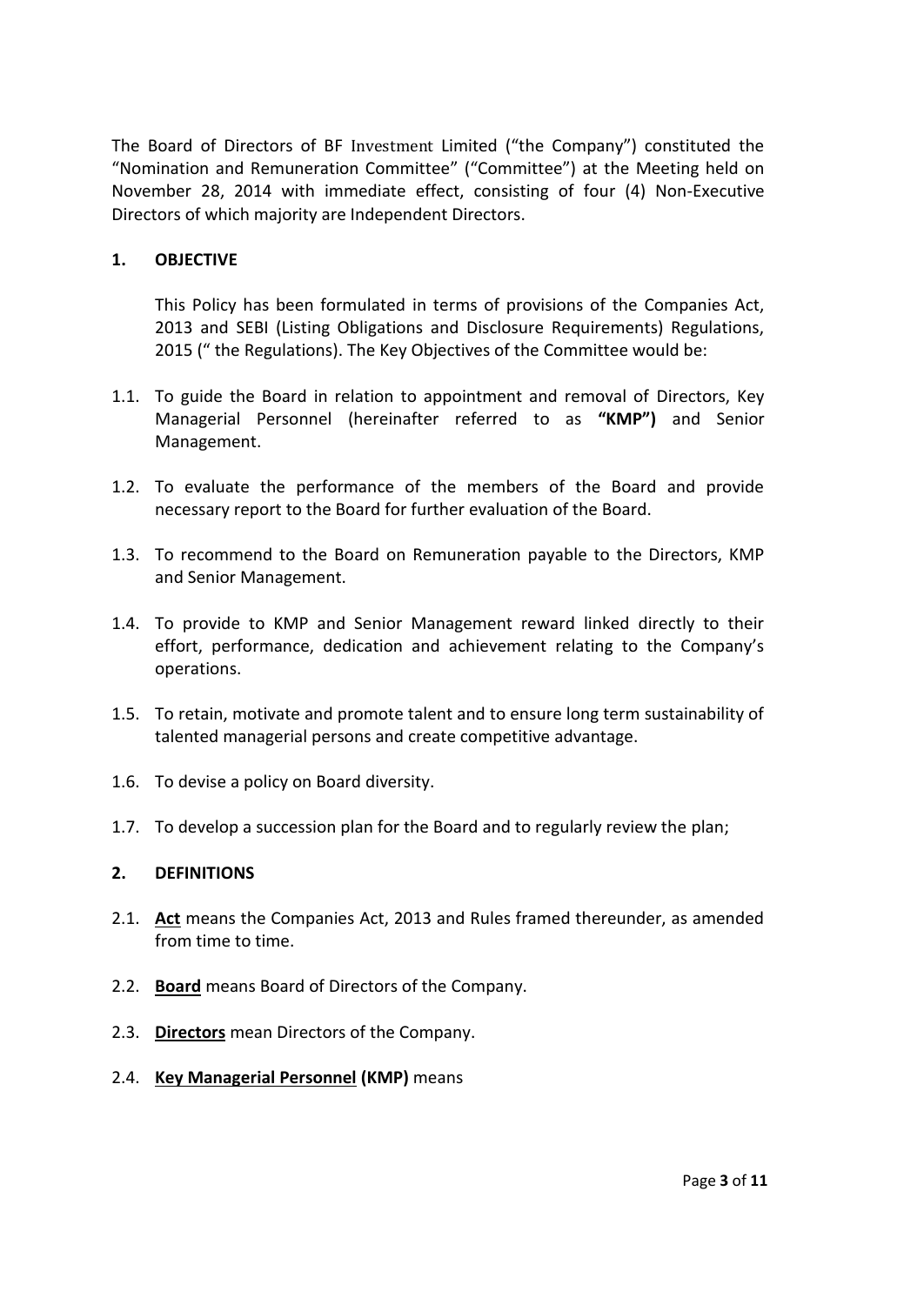- a. Chairman
- b. Whole time Directors;
- c. CEO
- d. Chief Financial Officer; and
- e. Company Secretary;
- 2.5. **Senior Management** means officers/personnel of the Company who are members of its core management team excluding board of directors and normally this shall comprise all members of management one level below the "chief executive officer/Chairman /whole time director/manager (including chief executive officer/manager, in case they are not part of the board) and shall specifically include company secretary and chief financial officer:"

The terms used in this Policy but not defined shall have the meaning assigned to such terms in the Act and the Regulations.

## **3. ROLE OF COMMITTEE**

## **3.1. Matters to be dealt with, perused and recommended to the Board by the Nomination and Remuneration Committee**

The Committee shall:

- 3.1.1.Determine size and composition of the Board to ensure that it is structured to make appropriate decision, with a variety of prospective and skills, in the best interest of the Company as a whole;
- 3.1.2.Formulate the criteria for determining qualifications, positive attributes and independence of a director.
- 3.1.3.Identify persons who are qualified to become Director and persons who may be appointed in Key Managerial and Senior Management positions in accordance with the criteria laid down in this policy.
- 3.1.4.Recommend to the Board, appointment and removal of Director, KMP and Senior Management Personnel.
- 3.1.5.Formulate the criteria for evaluation of performance of independent directors and Board of Directors.
- 3.1.6.Determine whether to extend or continue the term of appointment of independent directors, on the basis of the report of performance evaluation of independent directors."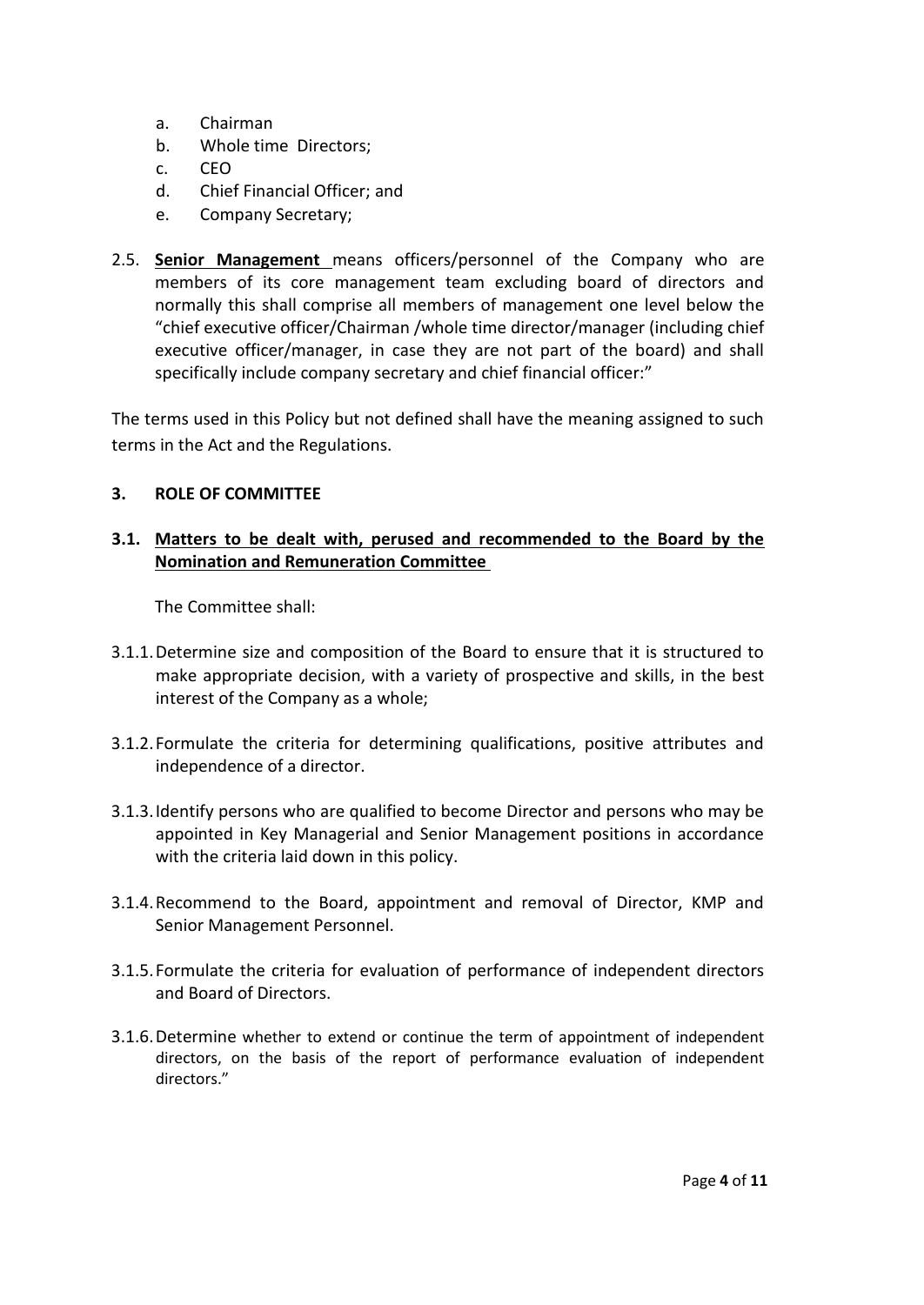3.1.7.Recommend to the Board, all remuneration, in whatever form, payable to senior management.

## **3.2. Policy for appointment and removal of Director, KMP and Senior Management**

## **3.2.1. Appointment criteria and qualifications**

- a) The Committee shall identify and ascertain the integrity, qualification, expertise and experience of the person for appointment as Director, KMP or at Senior Management level and recommend to the Board his / her appointment.
- b) A person should possess adequate qualification, expertise and experience for the position he / she is considered for appointment. The Committee has discretion to decide whether qualification, expertise and experience possessed by a person is sufficient / satisfactory for the concerned position.
- c) The Company shall not appoint or continue the employment of any person as Whole-time Director who has attained the age of seventy years. Provided that the term of the person holding this position may be extended beyond the age of seventy years with the approval of shareholders by passing a special resolution based on the explanatory statement annexed to the notice for such motion indicating the justification for extension of appointment beyond seventy years.

# **3.2.2. Term / Tenure**

a) Chairman /Whole-time Director: The Company shall appoint or re-appoint any person as its Executive Chairman, or Executive Director for a term not exceeding five years at a time. No re-appointment shall be made earlier than one year before the expiry of term.

# b) Independent Director:

An Independent Director shall hold office for a term up to five consecutive years on the Board of the Company and will be eligible for re-appointment on passing of a special resolution by the Company and disclosure of such appointment in the Board's report.

# **3.2.3. Evaluation**

The Committee shall carry out yearly evaluation of performance of every Director, KMP and Senior Management Personnel.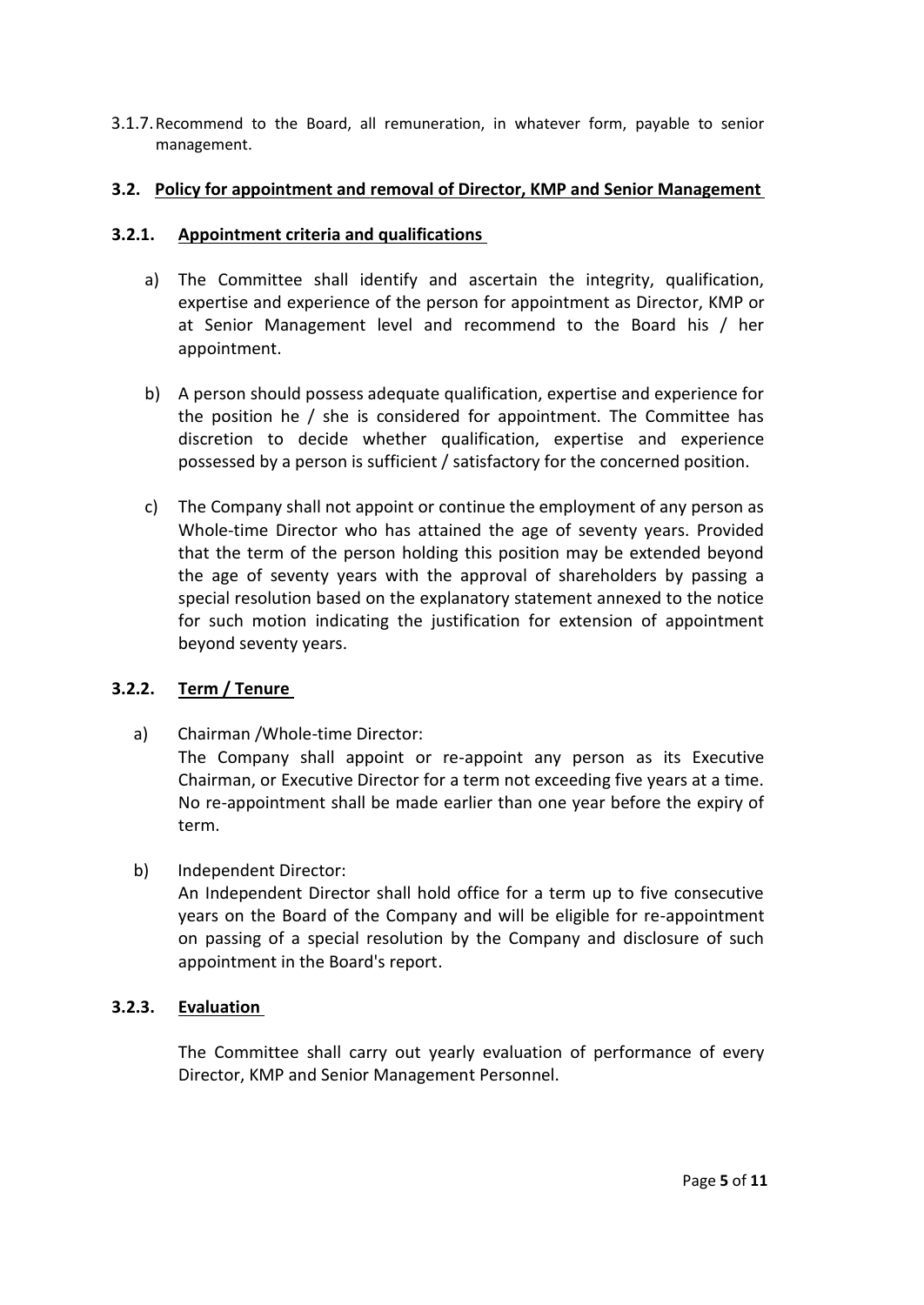## **3.2.4. Removal**

Due to reasons for any disqualification mentioned in the Act or under any other applicable Act, rules and regulations thereunder, the Committee may recommend, to the Board with reasons recorded in writing, removal of a Director, KMP or Senior Management Personnel subject to the provisions and compliance of the said Act, rules and regulations.

## **3.2.5. Retirement**

The Director, KMP and Senior Management Personnel shall retire as per the applicable provisions of the Act and the prevailing policy of the Company. The Board will have the discretion to retain the Director, KMP, Senior Management Personnel in the same position/ remuneration or otherwise even after attaining the retirement age, for the benefit of the Company.

## **3.3. Policy relating to the Remuneration for the Whole-time Director, KMP and Senior Management Personnel**

## **3.3.1. General:**

- a) The remuneration / compensation / commission etc. to the Whole-time Director, KMP and Senior Management Personnel will be determined by the Committee and recommended to the Board for approval. The remuneration / compensation / commission etc. shall be subject to the prior/post approval of the shareholders of the Company and Central Government, wherever required.
- b) The remuneration, performance incentive and commission to be paid to the Whole-time Director shall be in accordance with the percentage / slabs / conditions laid down in the resolutions passed by the Board of Directors and / or shareholders in the general body meeting and as per the provisions of the Act.
- c) Increments to the existing remuneration/ compensation structure may be recommended by the Committee to the Board which should be within the slabs approved by the Shareholders in the case of Whole-time Director.
- d) Where any insurance is taken by the Company on behalf of its Whole-time Director, Chief Executive Officer, Chief Financial Officer, the Company Secretary and any other employees for indemnifying them against any liability, the premium paid on such insurance shall not be treated as part of the remuneration payable to any such personnel. Provided that if such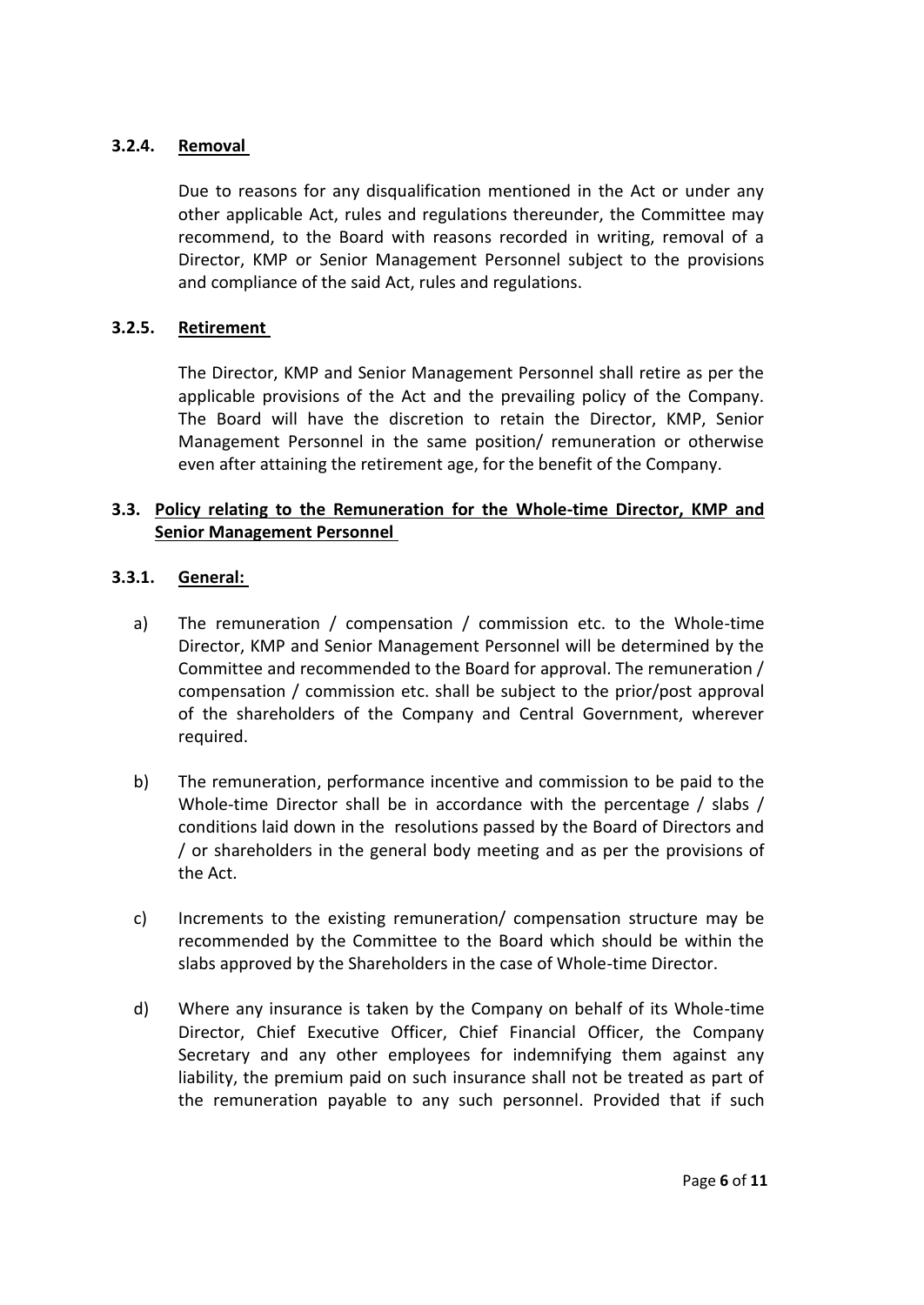person is proved to be guilty, the premium paid on such insurance shall be treated as part of the remuneration.

e) In case any difficulty or doubt arises in the interpretation or implementation of this Policy, the decision of the Chairman of the Company shall be final. In exceptional circumstances, the Chairman shall be authorized to exercise functions vested in the committee in so far as these relate to Key Managerial Personnel covered under Clauses 2.4.3, 2.4.4 and the Senior Management; provided however that such actions taken by the Chairman shall be placed before the Committee for ratification in the succeeding meeting.

## **3.3.2. Remuneration to Whole-time / Executive / Chairman, KMP and Senior Management Personnel:**

## a) **Fixed pay:**

The Whole-time Director/ KMP and Senior Management Personnel shall be eligible for a monthly remuneration as may be approved by the Board on the recommendation of the Committee. The breakup of the pay scale and quantum of perquisites including, employer's contribution to P.F, pension scheme, medical expenses, club fees etc. shall be decided and approved by the Board/ the Person authorized by the Board on the recommendation of the Committee and approved by the shareholders and Central Government, wherever required.

## b) **Minimum Remuneration:**

If, in any financial year, the Company has no profits or its profits are inadequate, the Company shall pay remuneration to its Whole-time Director in accordance with the provisions of Schedule V of the Act and /or as approved by the shareholders by a Special Resolution. ..

# c) **Provisions for excess remuneration:**

If any Whole-time Director draws or receives, directly or indirectly by way of remuneration any such sums in excess of the limits prescribed under the Act he / she shall refund such sums to the Company and until such sum is refunded, hold it in trust for the Company. The Company shall not waive recovery of such sum refundable to it unless approved by shareholders as provided in the Act.

# **3.3.3. Remuneration to Non- Executive / Independent Director:**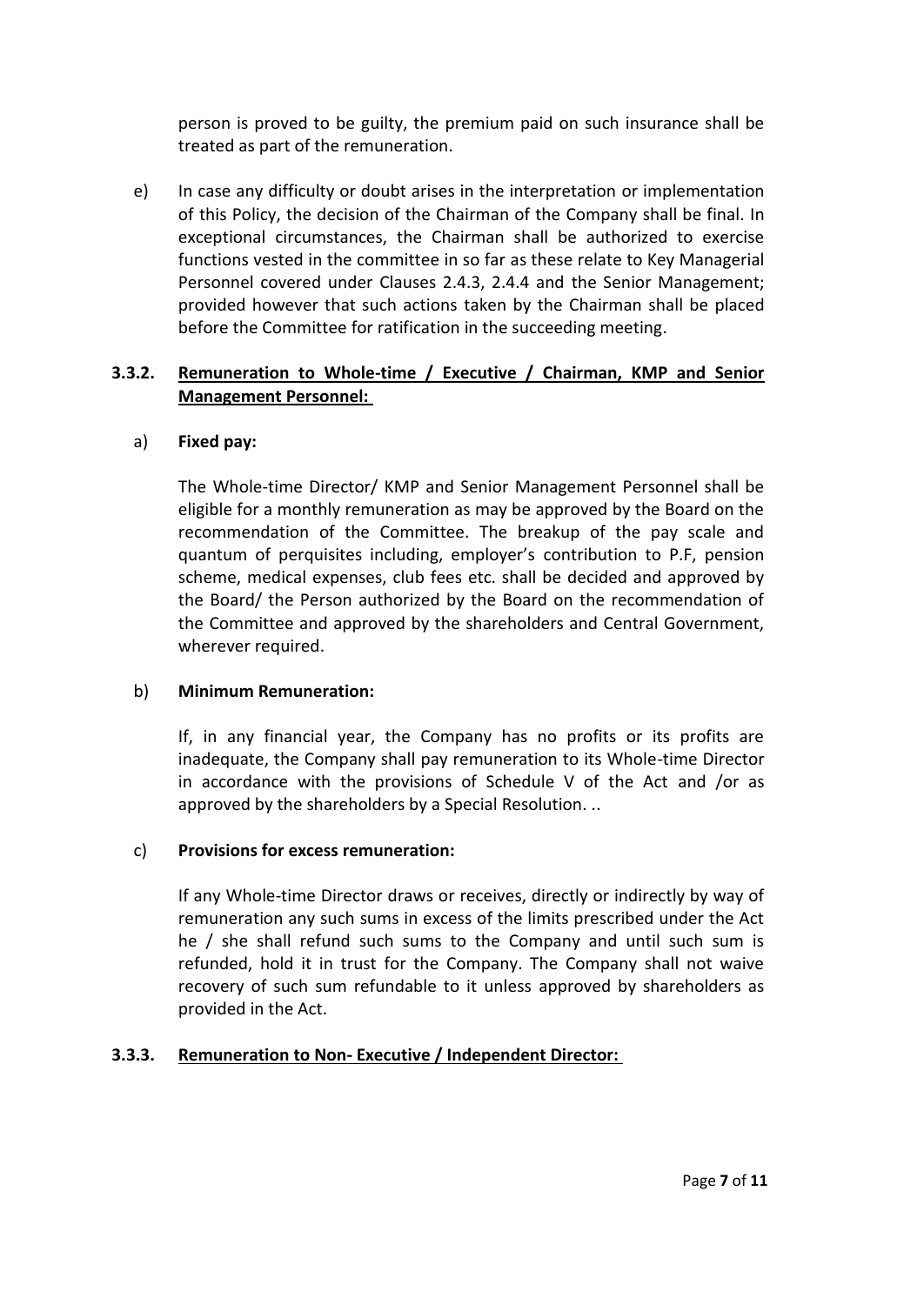## a) **Remuneration / Commission:**

The remuneration / commission shall be fixed as per the slabs and conditions mentioned in the Act.

## b) **Sitting Fees:**

The Non- Executive / Independent Director may receive remuneration by way of fees for attending meetings of Board or Committee thereof. Provided that the amount of such fees shall not exceed Rs. 1,00,000/- (Rupees One Lac Only) per meeting of the Board or Committee or such amount as may be prescribed by the Central Government from time to time.

## c) **Commission:**

Commission may be paid within the monetary limit approved by shareholders, subject to the limit not exceeding 1% of the profits of the Company computed as per the applicable provisions of the Act.

## **4. MEMBERSHIP**

- 4.1 The Committee shall consist of a minimum 3 non-executive directors, majority of them being independent.
- 4.2 Either two (2) members or one third (1/3) of the members of the committee, whichever is greater, with at least one Independent Director shall constitute a quorum for the Committee meeting.
- 4.3 Membership of the Committee shall be disclosed in the Annual Report.
- 4.4 Term of the Committee shall be continued unless terminated by the Board of Directors.

#### **5. CHAIRPERSON**

- 5.1 Chairperson of the Committee shall be an Independent Director.
- 5.2 Chairperson of the Company may be appointed as a member of the Committee but shall not be a Chairman of the Committee.
- 5.3 In the absence of the Chairperson, the members of the Committee present at the meeting shall choose one amongst them to act as Chairperson.
- 5.4 Chairman of the Nomination and Remuneration Committee meeting could be present at the Annual General Meeting or may nominate some other member to answer the shareholders' queries.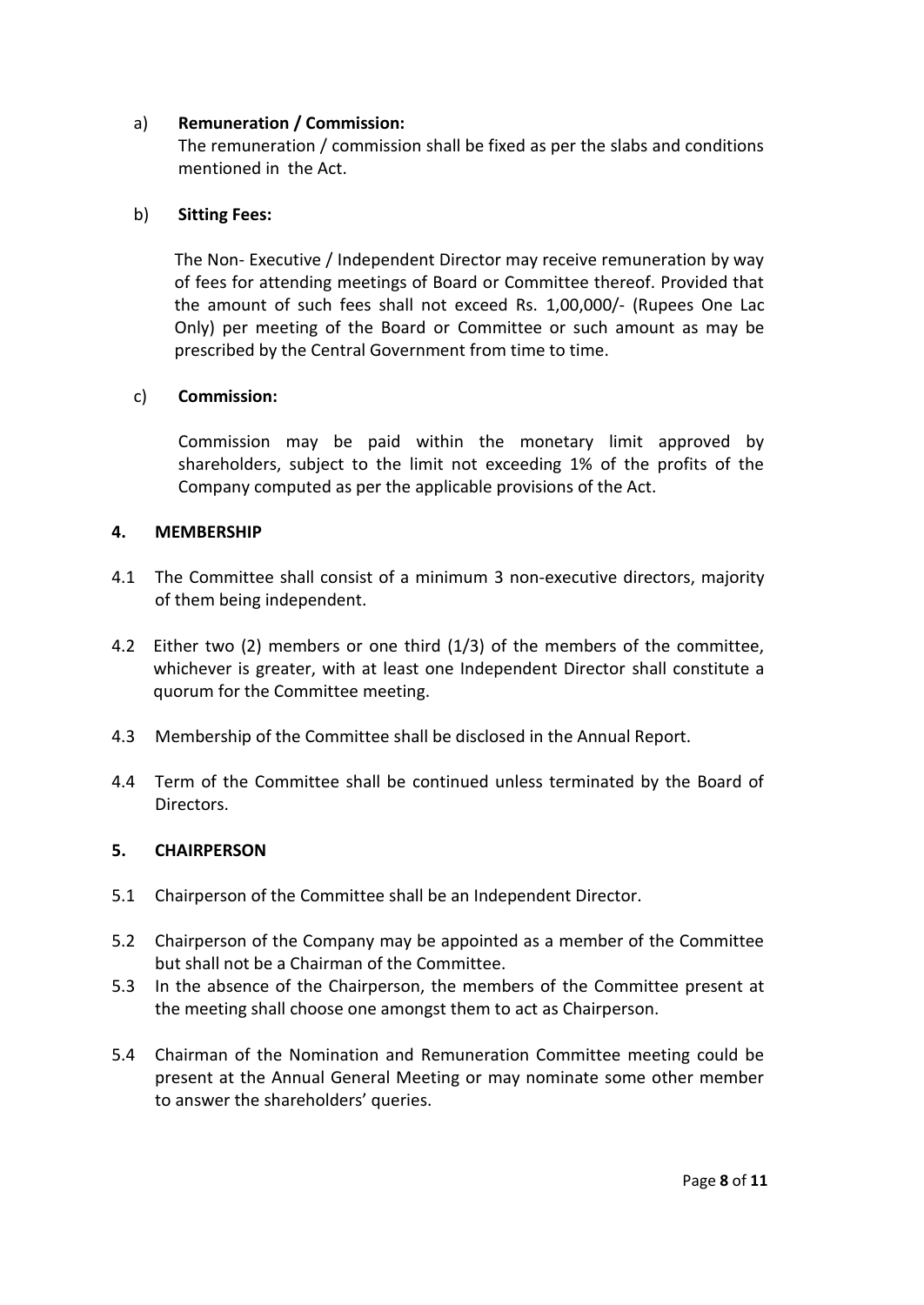#### **6. FREQUENCY OF MEETINGS**

The meeting of the Committee shall be held at least once in a year.

## **7. COMMITTEE MEMBERS' INTERESTS**

- 7.1 A member of the Committee is not entitled to be present when his or her own remuneration is discussed at a meeting or when his or her performance is being evaluated.
- 7.2 The Committee may invite such executives, as it considers appropriate, to be present at the meetings of the Committee.

## **8. SECRETARY**

The Company Secretary of the Company shall act as Secretary of the Committee.

## **9. VOTING**

- 9.1 Matters arising for determination at Committee meetings shall be decided by a majority of votes of Members present and voting and any such decision shall for all purposes be deemed a decision of the Committee.
- 9.2 In the case of equality of votes, the Chairman of the meeting will have a casting vote.

#### **10. NOMINATION DUTIES**

The duties of the Committee in relation to nomination matters include:

- 10.1 Ensuring that there is an appropriate induction in place for new Directors and members of Senior Management and reviewing its effectiveness;
- 10.2 Ensuring that on appointment to the Board, Non-Executive Directors receive a formal letter of appointment in accordance with the Guidelines provided under the Act;
- 10.3 Identifying and recommending Directors who are to be put forward for retirement by rotation.
- 10.4 Determining the appropriate size, diversity and composition of the Board;
- 10.5 Setting a formal and transparent procedure for selecting new Directors for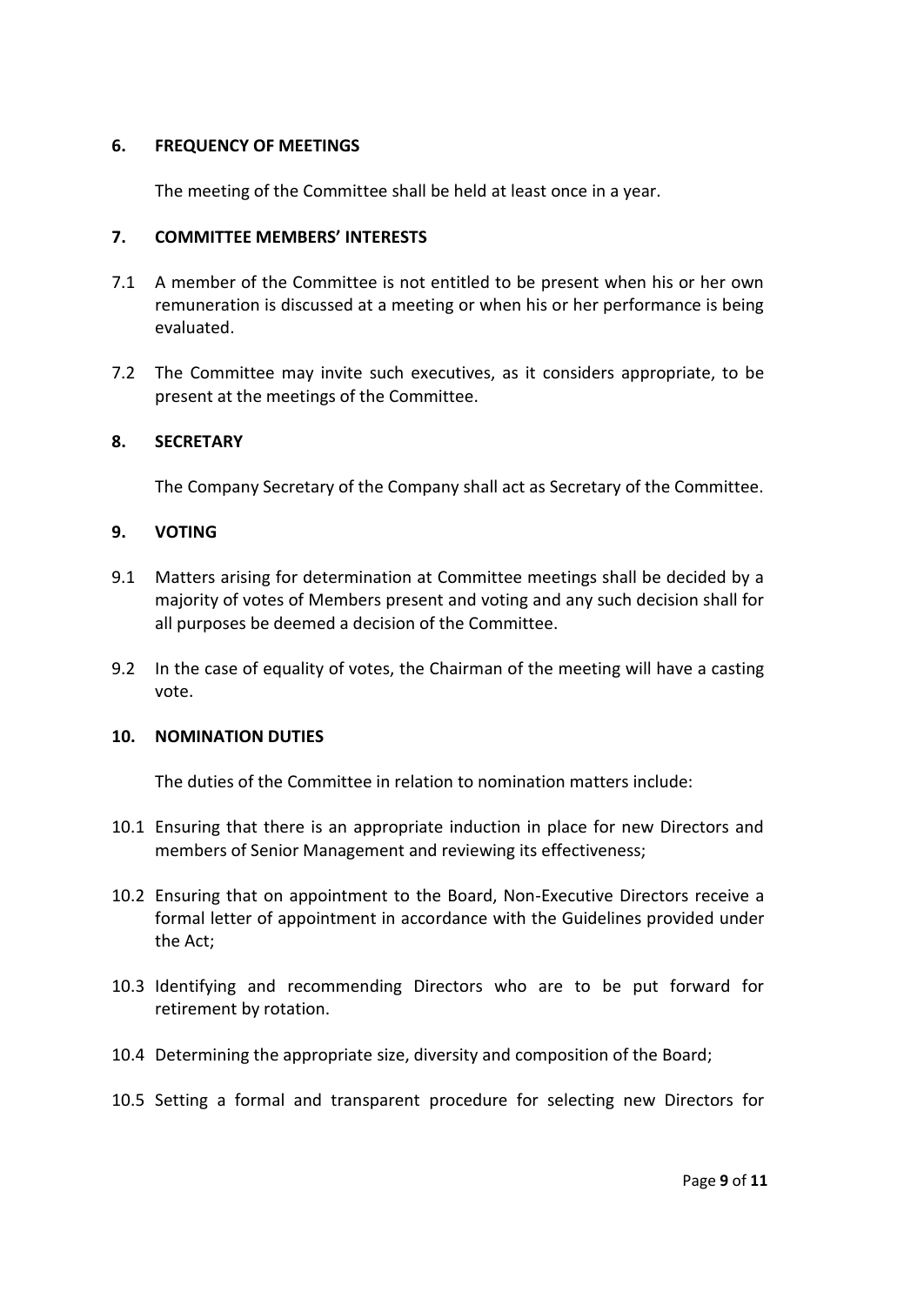appointment to the Board;

- 10.6 Developing a succession plan for the Board and Senior Management and regularly reviewing the plan;
- 10.7 Evaluating the performance of the Board members and Senior Management in the context of the Company's performance from business and compliance perspective;
- 10.8 Making recommendations to the Board concerning any matters relating to the continuation in office of any Director at any time including the suspension or termination of service of an Executive Director as an employee of the Company subject to the provision of the law and their service contract.
- 10.9 Delegating any of its powers to one or more of its members or the Secretary of the Committee;
- 10.10Recommend any necessary changes to the Board; and
- 10.11Considering any other matters, as may be requested by the Board.

## **11. REMUNERATION DUTIES**

The duties of the Committee in relation to remuneration matters include:

- 11.1 to consider and determine the Remuneration Policy, based on the performance and also bearing in mind that the remuneration is reasonable and sufficient to attract retain and motivate members of the Board and such other factors as the Committee shall deem appropriate all elements of the remuneration of the members of the Board.
- 11.2 to approve the remuneration of the Senior Management including key managerial personnel of the Company maintaining a balance between fixed and incentive pay reflecting short and long term performance objectives appropriate to the working of the Company.
- 11.3 to delegate any of its powers to one or more of its members or the Secretary of the Committee.
- 11.4 to consider any other matters as may be requested by the Board.
- 11.5 Professional indemnity and liability insurance for Directors and senior management.